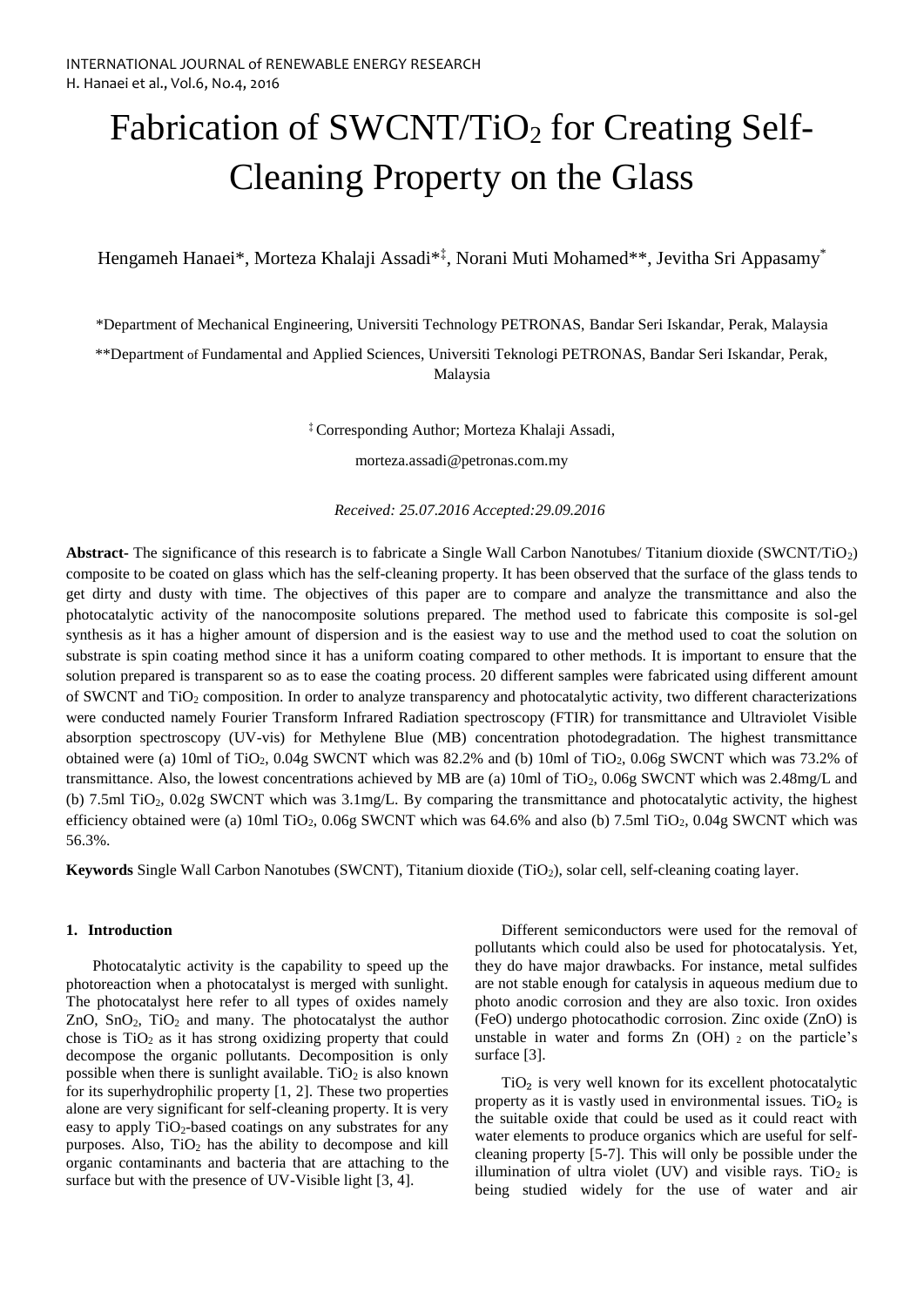decontamination for future applications.  $TiO<sub>2</sub>$  is used in solar cells for electrical energy production and it also plays a major role as gas sensor. TiO<sub>2</sub> is also used as white dye in conventional paints and many cosmetic products. It also act as corrosion free coating layer and as optical coating layer in electric devices and ceramics. Although anatase phase  $TiO<sub>2</sub>$ has a higher photocatalytic activity compared to brookite, rutile and mixed phase, titanium isopropoxide (TTIP) would be used in this paper so as to compare the results. TTIP would be hydrolysed and TiO<sub>2</sub> would be created by this hydrolysing process.



**Fig. 1.** Mechanism of photocatalytic activity.

From figure 1, electrons will be excited to Conduction Band (CB) from Valence Band (VB) which would create a hole (h+) in the VB. In order for this electron to excite, UV illumination is very necessary. Mostly all of these excited charges will recombine quickly if there is no presence of the SWCNTs. The excited state of both CB and VB electrons will recombine and evaporate in heat form. Yet, only small amount of electrons and holes will take part in photocatalytic reactions (less than 1%) which directly results in lower photocatalytic activity [\[5\]](#page-6-1). If the energy of a photon, hv equals or exceeds the energy of the band gap of the semiconductor, an electron will excite from VB to CB leaving a hole at VB. SWCNT's conduction band edge position allows the electrons to transfer from anatase surface whenever SWCNT is in close contact with the surface of anatase. This proximity will permit the charge separation, hindered recombination and also stabilization of the electrons shuttling independently along SWCNT's conducting arrangement. Thus, as the lifespan of the holes increases, the photocatalytic activity of the nanocomposite will increase.

SWCNT was chosen to incorporate with  $TiO<sub>2</sub>$  because this composite will create more reactive photocatalyst than the other Carbon Nanotubes (CNTs) such as Multi Wall Carbon Nanotube (MWCNTs) [\[6\]](#page-6-2). It possesses a very large surface area which is greater than  $1315 \text{m}^2 \text{g}^{-1}$  [\[8,](#page-6-3) [9\]](#page-6-4). Also, it could conduct electrons and has an excellent adsorption capacity for various organic and inorganic pollutants [\[10\]](#page-6-5). SWCNT is fully utilized to intensify the photocatalytic activity of  $TiO<sub>2</sub>$  since it could conduct electrons and also it has a higher adsorption capacity for particular organic substrates.

There are four major methods used to manufacture SWCNTs which are laser ablation, electric-arc discharge, Chemical Vapor Deposition (CVD) and plasma torch [\[11\]](#page-6-6). Langmuir–Hinshelwood mechanism explains well the photocatalytic degradation in which the atoms would be adsorbed onto the surface diffusing across the surface. This is where the atoms would start to degrade. A molecule would be formed, causing desorption to occur [\[12,](#page-6-7) [13\]](#page-6-8).

Activated carbon has a very large specific surface area and also, it were used in researches related to photodegradation. Langmuir–Hinshelwood mechanism in figure 1 explains well the photocatalytic degradation. Thus, by increasing the specific surface area, the adsorption of pollutants amount would increase as well, which directly leads to an increase in photocatalytic activity. Yet, a higher concentration of SWCNT (5-10% weight) reduces the light intensity particles on the titanium dioxide surface which in return lowers the photocatalytic activity of this composite [\[14\]](#page-6-9). To assess the photocatalytic activity, the most common method vastly used is by evaluating MB concentration degradation with the help of UV-vis spectroscopy under UV illumination. Normally, MB will be mixed with the samples and kept in a dark place before irradiating it. Irradiation is done using appropriate ultra-violet lamp according to the preferences of one project. Although MB concentration is one of the easiest way to assess the photocatalytic activity, [\[8,](#page-6-3) [15\]](#page-6-10) has used phenol oxidation method for over a 90 minutes reaction time. In it, SWCNT/TiO<sub>2</sub> with ratio of  $20:1$ indexed the highest degradation rate which is about 2.0mg/L. Also, when SWCNT ratio was added from 20:1 to 10:1, the phenol degradation did not increase because SWCNT tend to block the intensity of light that transmit on the surface of TiO2. This research aims at investigating the efficient method to fabricate the SWCNT/TiO<sub>2</sub> nanocomposite. The project was analyzed based on [\[3,](#page-5-2) [16\]](#page-6-11) studies. The self-cleaning characteristics of these solutions are to be assessed through FTIR and UV-vis. To achieve the goal, the following objectives are formulated:

1. To fabricate SWCNT/TiO<sub>2</sub> nanocomposite coating and coat it on top of a glass.

2. To compare and analyze the photocatalytic activity of SWCNT/TiO<sub>2</sub> nanocomposite.

3. To compare and analyze the transmittance of SWCNT/TiO<sup>2</sup> nanocomposite layer for cover glass.

#### **2. Experimental Setup**

The SWCNT/TiO<sub>2</sub> solution is fabricated using sol-gel synthesis. One advantage of this method is that it could be sintered under a very low temperature which is about 200- 600˚C. Besides, films sintered in this temperature range seemingly very hard and is also impossible to scratch this layer off from the substrate [\[17\]](#page-6-12). This method could give a uniform and small sized powder and it is easy to do coating for films. Later, this solution would be coated onto glass substrate using spin coating method. This spin coating method is capable of reducing excessive waste of SWCNT/TiO<sup>2</sup> solution and the thickness of film could be controlled according to the preferred requirement. The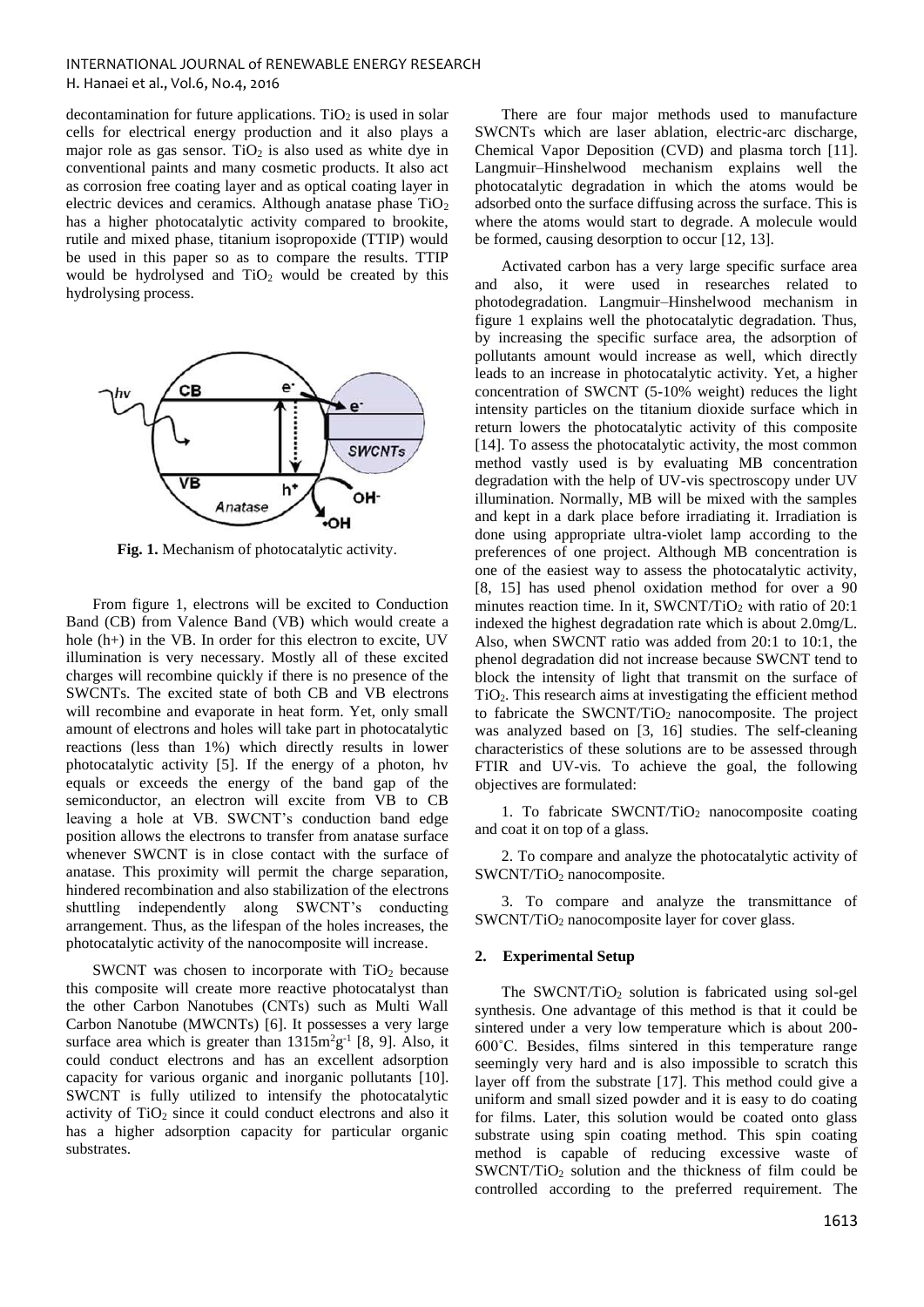coating of  $SWCNT/TiO<sub>2</sub>$  composites using this spin coating method involves deposition of little SWCNT/TiO<sub>2</sub> nanocomposite splash at the center of the glass substrate. After depositing, the substrate were spun at high speed to allow uniform dispersion throughout the substrate including the edge. This coating will look like a thin film. The configuration of this coating coated as in figure 2.



**Fig. 2.** The configuration of coating layer

# *2.1. Fabrication of transparent SWCNT-TiO<sup>2</sup> coatings*

Various composition of SWCNT (0.02g, 0.04g, 0.06g, 0.08g and 0.1g) were prepared. 40ml of 2-propanol is added to each SWCNT composition and sonicated for 3 hours. TTIP (2.5ml, 5ml, 7.5ml and 10ml) were mixed with 10ml of ethanol and 1ml of acetic acid. Later, each composition were mixed according to Table 1 which was obtained by the Design of Experiment software. Keep each solution in stirrer for 8 hours with 80˚C heat. Later, the solution was kept in oven at 100 ˚C for 12 hours. Powder composite of 20 different samples were obtained. From each sample obtained, about 0.05g is measured individually and added with acetone. Lastly, the solutions were spin coated on glass substrate. This spin coating method must be done under the condition of 150 ˚C for 30 minutes. Procedures are shown in figure 3 in simplified manner.



Fig. 3. Flowchart for SWCNT/TiO<sub>2</sub> solution fabrication

# *2.2. Spin coating*

The coating layer of  $SWCNT/TiO<sub>2</sub>$  composites was applied using spin coating method. Small amount of  $SWCNT/TiO<sub>2</sub>$  solution deposited at the centre of the glass substrate inside the spin coater. Figure 4 shows how the spin coater look like in which the solution would be deposited on the glass substrate. After depositing, spin coater spun at very high speed (2500rpm) to allow uniform dispersion throughout the glass substrate. The acceleration will permit the solution to spread evenly throughout the substrate including its edge. A thin film on the surface of the glass substrate was obtained. To attain a uniform thickness and well-spread coating, the viscosity of dispersion, spin time and the angular speed plays a major role.

Among all the coating types such as dip coating, film coating and so on, this spin coating produces a better and efficient result in achieving uniform thin layer on glass substrate. By using spin coating method, the thickness of coating layer could be controlled and excess waste of the SWCNT/TiO<sub>2</sub> composite could be avoided.



**Fig. 4.** Spin coater

# *2.3. Preparation of Methylene blue (MB) for degradation test.*

7mg of MB powder was measured and mixed with 1L of water in a flask. Initial concentration of MB is 7mg/L. 25ml of the solution were poured into 8 different test tubes. 0.12g of each SWCNT/TiO<sub>2</sub> powder composite were measured and kept in each of the tubes. The solution was mixed well. Solutions were kept in dark atmosphere for at least 2 hours. Later, the solutions were irradiated with one 60w UV-lamp. which was kept 10 cm away from the surface of the solution. Each sample were withdrawn for every 1 hour, 3 hours, 5 hours and 7 hours and immediately centrifuged to disperse any agglomerated suspension. Altogether, there will be 32 different samples. The photocatalytic activity of each of the solution were analyzed using UV-vis absorption spectroscopy. The higher the degradation of MB, the higher the photocatalytic activity of the solution. The results were recorded for each sample and the MB concentration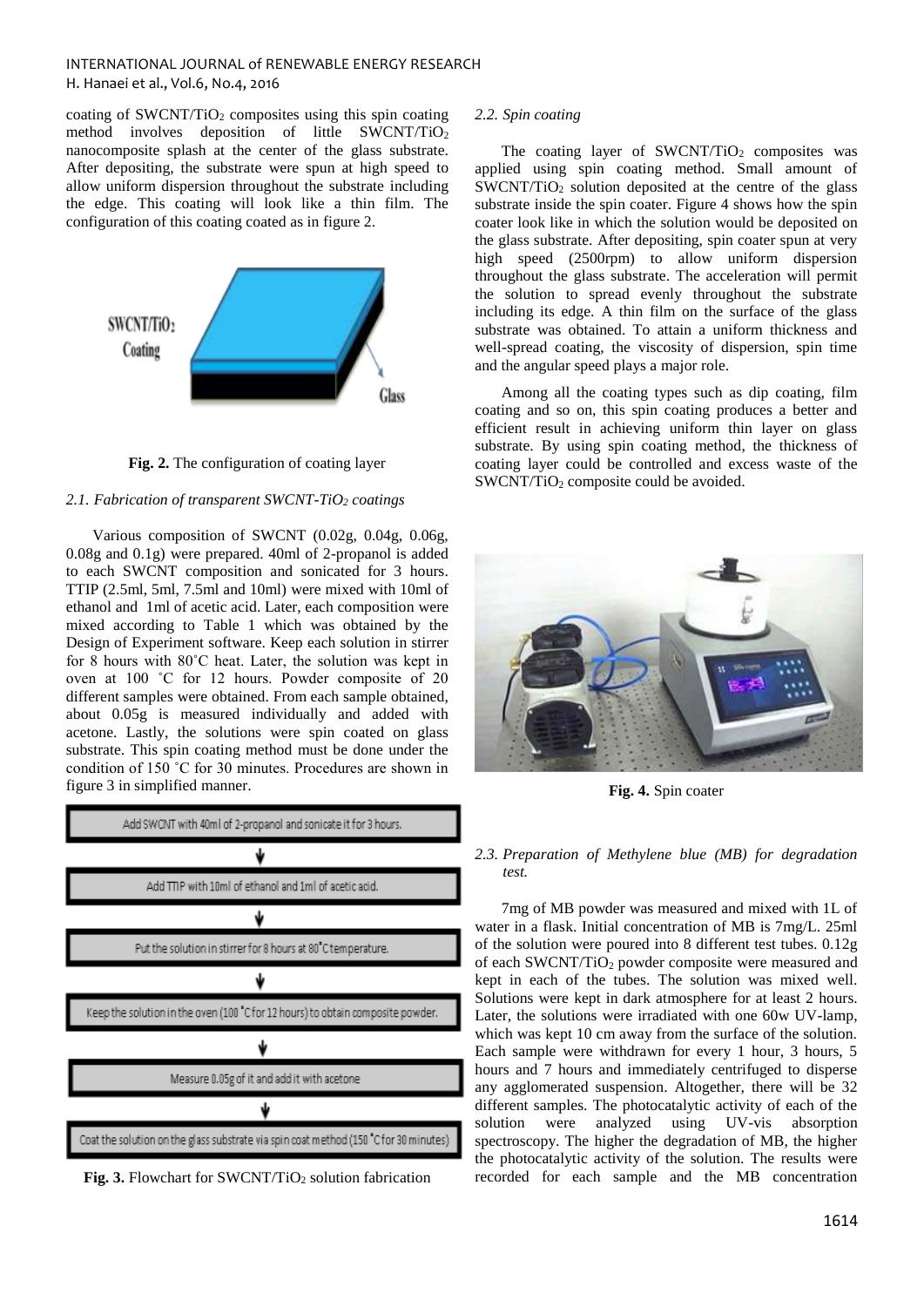degradation at the characteristic wavelength of 630nm was indexed.

#### *2.4. Design of Experiment (DOE)*

Since DOE is a systematic and reliable method to investigate various relationship between various parameter and shows the precise output that would result in optimum photocatalytic activity, this method is made use for this project. Table 1 shows the data obtained from DOE. DOE is conducted for this project in order to identify the mass of SWCNT and amount of titanium isopropoxide to be used for 20 test runs. The data is collected for the experiment using DOE. 20 samples are suggested for testing.

| <b>Runs</b>             | <b>SWCNT</b> (mg) | $TiO2$ (ml) |
|-------------------------|-------------------|-------------|
| 1                       | 0.1               | 2.5         |
| $\overline{\mathbf{c}}$ | 0.06              | 5           |
| 3                       | 0.08              | 7.5         |
| $\overline{\mathbf{4}}$ | 0.06              | 10          |
| 5                       | 0.04              | 10          |
| 6                       | 0.08              | 2.5         |
| 7                       | 0.1               | 7.5         |
| 8                       | 0.04              | $7.5\,$     |
| 9                       | 0.04              | 2.5         |
| 10                      | 0.02              | 7.5         |
| 11                      | 0.02              | 5           |
| 12                      | 0.08              | 5           |
| 13                      | 0.02              | 10          |
| 14                      | 0.06              | 7.5         |
| 15                      | 0.08              | 10          |
| 16                      | 0.1               | 5           |
| 17                      | 0.04              | 5           |
| 18                      | 0.1               | 10          |
| 19                      | 0.06              | 2.5         |
| 20                      | 0.02              | 2.5         |

**Table 1.** Data obtained from DOE

#### **3. Results and Discussion**

#### *3.1. Effect of SWCNT and TiO2 on Transmittance*

Fourier Transform Infrared Radiation Spectroscopy (FTIR) characterization is used for testing on all the 20 samples that have been prepared in order to obtain the percentage of transmittance for each solution. Transmittance is directly related to the transparency of the solution. Thus, the higher percentage of transmittance, the higher the transparency of the solution would be. Besides, this characterization requires only one gram of each samples. This testing is conducted for the wavelength range from 300nm till 1000nm and the transmittance value starts from 0% till 100% as maximum. Accordingly, the transmittance of the plain water is 100%. There are 4 graphs present namely 2.5ml, 5ml, 7.5ml and 10ml of  $TiO<sub>2</sub>$  plotted in order to identify the relationship between 0.02g SWCNT, 0.04g

SWCNT, 0.06g SWCNT, 0.08g SWCNT and 0.1g SWCNT in accordance with the transparency of the solution. The results of the FTIR are discussed as follows:

From figure 5, the highest transmittance is achieved by 0.04g of SWCNT which approximately shows 59% transmittance. The second highest transmittance is achieved by 0.06g SWCNT, 51%. It is very conspicuous that the amount of SWCNT affects the percentage of transmittance. Both these lines show a huge absorbance at 350nm wavelength. This is mainly because the ultraviolet wavelength range is from 100nm till 350nm and after this wavelength, the spectrum enters the visible light range. This clearly exhibits the property of TiO2, which is having an excellent scattering and absorption properties at optical and ultraviolet wavelengths. The lowest transmittance is achieved by SWCNT of 0.1g which is about 10%.



Fig. 5. Transparency of SWCNT in 5ml of TiO<sub>2</sub>.



Fig. 6. Transparency of SWCNT in 5ml of TiO<sub>2</sub>.

From figure 6, the highest transmittance is achieved by SWCNT of 0.04g which is approximately 70%. From previous graph, the highest transmittance was also indexed by 0.04g of SWCNT. And secondly, the transmittance percentage is about 50% as per 0.06g of SWCNT which is slightly lower compared to 0.04g SWCNT. The pattern here is, SWCNT of 0.04g shows an optimal increase in transmittance, which directly tells us that the transparency is at higher level compared to all other masses used for SWCNT.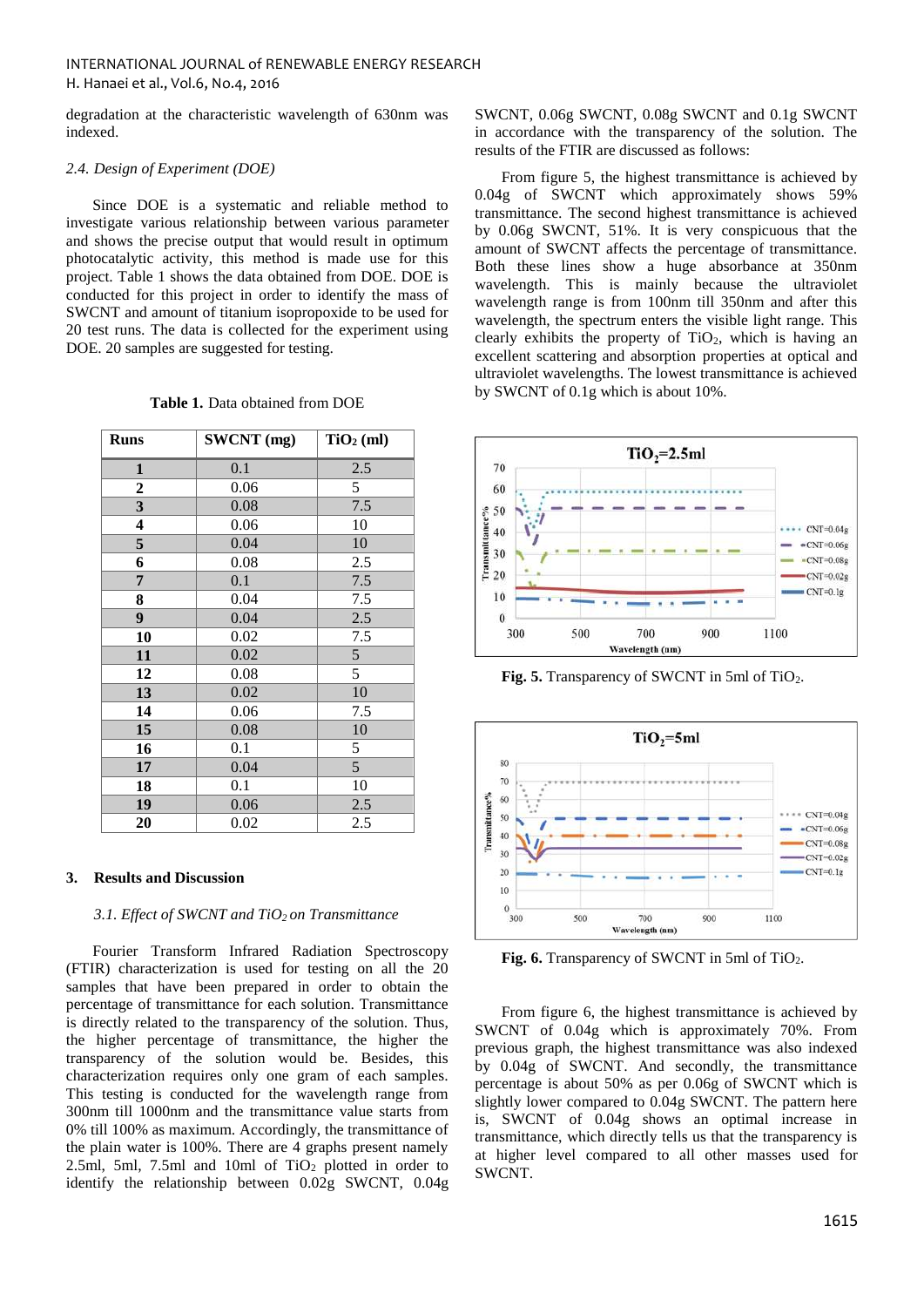According to figure 7, the highest transmittance is shown by 0.04g of SWCNT which is 64.13% and the second highest is recorded by the sample that has 0.06g of SWCNT. Lowest transmittance is indexed by SWCNT of 0.1g which is 24%.



Fig. 7. Transparency of SWCNT in 7.5ml of TiO<sub>2</sub>.



Fig. 8. Transparency of SWCNT in 10ml of TiO<sub>2</sub>.

From figure 8, transmittance percentage of 82.2% is achieved by SWCNT of 0.04g. This is the highest percentage compared to all other amount of  $TiO<sub>2</sub>$  used. The second highest transmittance is 73.17% as recorded by 0.06g. This clearly shows that 10ml of  $TiO<sub>2</sub>$  solution is the most optimal amount of all other amounts used.

Therefore, higher SWCNT concentration seemingly reduces the light intensity on the  $TiO<sub>2</sub>$  surface which makes it unable to transmit the UV light [\[10\]](#page-6-5). This directly results in a lower transparency. In other words, only low percentage of UV light could penetrate into a sample that has higher SWCNT composition. Besides,  $TiO<sub>2</sub>$  shows its property of scattering the ultraviolet wavelength when there is a minimal absorbance at the wavelength of 350nm. This 350nm falls under the ultraviolet light range which tells us that blending of SWCNT with  $TiO<sub>2</sub>$  improves the composites' scattering and absorption of ultraviolet rays. Table 2 summarizes the highest transmittance achieved by top 10 samples. Since selfcleaning property requires higher transparency and higher photocatalytic activity, the samples that attained less transmittance would be ignored.

|  |  | <b>Table 2.</b> Data obtained from DOE |  |  |
|--|--|----------------------------------------|--|--|
|--|--|----------------------------------------|--|--|

|                                      | <b>Composition of the sample</b>            | Transmittance $(\% )$ |
|--------------------------------------|---------------------------------------------|-----------------------|
| $\mathbf{1}$                         | 10ml of TiO <sub>2</sub> 0.04g SWCNT        | 82.2                  |
| $\overline{2}$                       | 10ml of TiO <sub>2</sub> ,0.06g SWCNT       | 73.2                  |
| $\overline{\mathbf{3}}$              | 5ml of $TiO2$ , 0.04g SWCNT                 | 70.0                  |
| $\overline{4}$                       | 7.5ml of TiO <sub>2</sub> , 0.04g SWCNT     | 65.0                  |
| $\overline{\overline{\overline{5}}}$ | 10ml of TiO <sub>2</sub> , 0.08g SWCNT      | 61.2                  |
| 6                                    | 2.5ml of $TiO2$ , 0.04g SWCNT               | 59.2                  |
| $\overline{7}$                       | 10ml of TiO <sub>2</sub> , 0.02g SWCNT      | 54.2                  |
| 8                                    | 2.5ml of $TiO2$ , 0.06g SWCNT               | 51.2                  |
| $\boldsymbol{9}$                     | 7.5ml of TiO <sub>2</sub> , 0.06g SWCNT     | 45.6                  |
| <b>10</b>                            | $2.5ml$ of TiO <sub>2</sub> , $0.02g$ SWCNT | 12.1                  |

#### *3.2. Effect of SWCNT and TiO<sup>2</sup> on Photocatalytic activity*

As the concentration of the MB reduces, the photocatalytic activity will increase significantly. 8 different samples were tested for the photodegradation purpose. Distilled water is poured into one of the cuvette as a control variable. Samples of MB are poured into another one cuvette to measure the concentration degradation. The results of this UV-Vis liquid are discussed as follows:



**Fig. 9.** Photodegradation of MB concentration with time

Figure 9 shows the concentration degradation of MB in aqueous solution relative to time of UV irradiation for the SWCNT/TiO<sup>2</sup> solution prepared. According to figure 9, after 7 hours of UV irradiation, 10ml of TiO2, 0.06g SWCNT achieved a concentration degradation of 2.48mg/L. 7.5ml TiO<sub>2</sub>,  $0.02g$  SWCNT achieved  $3.1mg/L$  and  $7.5ml$  TiO<sub>2</sub>, 0.06g SWCNT achieved 3.2mg/L concentration degradation.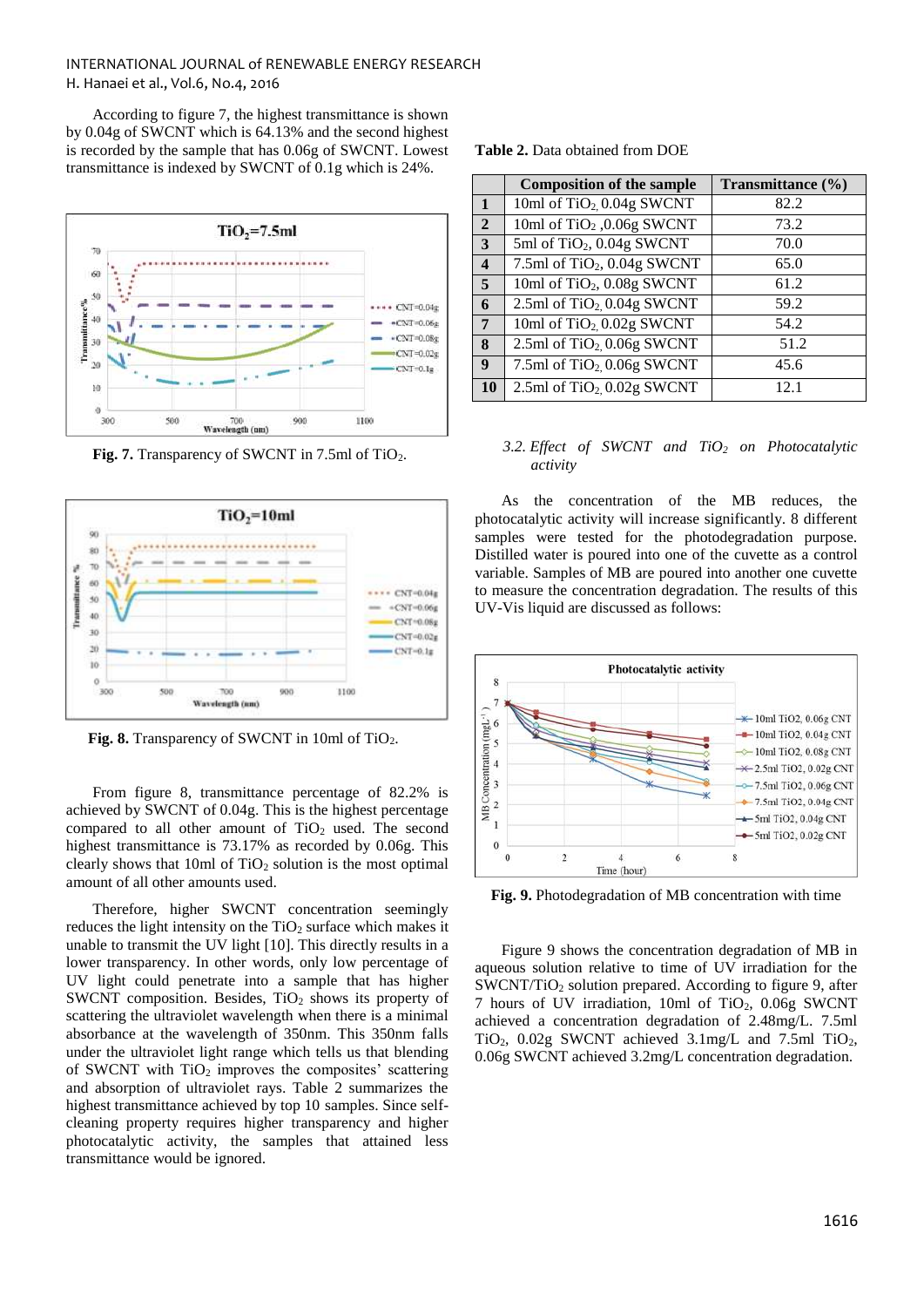

 **Fig. 10.** Efficiency of each sample

Efficiency of the photodegradation of MB was calculated using the formula:

$$
r_{\rm L} = \frac{c_{\rm o} - c_{\rm e}}{c_{\rm o}} \ge 100\tag{1}
$$

Where Co is the initial concentration of  $MB = 7mg/L$ .  $Ce =$  Concentration of samples at each hour. From figure 10, it is visible that the highest efficiency is achieved by 10ml TiO2, 0.06g SWCNT which is 64%. This is followed by 7.5ml TiO2, 0.04g SWCNT as in 56%. 54.4% efficiency is achieved by 7.5ml TiO<sub>2</sub>, 0.06g SWCNT.

|               | Samples                                   | Efficiency<br>(% ) | Transmittance<br>(% ) |
|---------------|-------------------------------------------|--------------------|-----------------------|
|               | 10ml TiO <sub>2</sub> , 0.06g SWCNT       | 64.6               | 73.2                  |
| $\mathcal{L}$ | $7.5$ ml TiO <sub>2</sub> , $0.04$ gSWCNT | 56.3               | 65                    |
| $\mathcal{R}$ | $7.5$ ml TiO <sub>2</sub> , $0.06$ gSWCNT | 54.4               | 45.6                  |
|               | $5ml TiO2$ , 0.04g SWCNT                  | 45.3               | 70                    |
| 5             | 2.5ml TiO <sub>2</sub> , 0.02gSWCNT       | 42.0               | 12.1                  |

**Table1.**Comparison of highest efficiency with transmittance

As shown in table 3, the highest efficiency of photocatalytic activity has a transmittance of 73.2% which is as per composition,  $10$ ml TiO<sub>2</sub> solution with  $0.06g$  of SWCNT. Since this sample has the highest photocatalytic activity and also a higher percentage of transmittance, this is the optimal composition required for self-cleaning property. To attain a better self-cleaning, one needs higher transparency which could be gained from higher transmittance, and also higher photocatalytic, which could be obtained from lowest MB concentration degradation.

However, Zhang and collaborators [\[18\]](#page-6-13) obtained  $MWCNT/TiO<sub>2</sub>$  composites from titanium butoxide as  $TiO<sub>2</sub>$ precursor using a modified sol–gel technique. The results showed that a load higher MWCNT improved the methylene blue degradation in solution. In this research the transparency is one of the important factor and higher concentration of CNT will decreases the transmittance. So, we optimize the optimal concentration with high optical and photocatalytic properties. Other researchers [\[19,](#page-6-14) [20\]](#page-6-15) have found that TiO2/MWCNT composites show improved photocatalysis for light trapping in Dye solar cell application. In their works absorption is main factor, but our research has taken this work a number of important steps forward with SWCNT and for Silicon solar cells cover glass.

#### **4. Conclusion**

To achieve the best self-cleaning property, two factors are utmost necessary which are higher transparency that could be attained from higher transmittance, and also higher photocatalytic activity, which could be taken from the lowest MB photodegradation. In order to assess the transmittance of a sample, FTIR was used as it could show the percentage of transmittance. Also, to evaluate the photocatalytic activity of each sample, photodegradation of methylene blue was conducted using UV-vis spectra. Since self-cleaning property requires both higher transparency and higher photocatalytic activity, the optimal sample would be 0.06g SWCNT, 10ml TiO2. Therefore, self-cleaning property could be achieved by incorporating SWCNT with  $TiO<sub>2</sub>$  as SWCNT has excellent mechanical, optical and electrical properties. Most importantly, SWCNT is very good in adsorbing organic reactants. The only disadvantage of SWCNT is that, its incapability to be transparent in colour. To achieve that, acetic acid is used. Lastly, all the objectives have been achieved.

Besides, the disadvantage of  $TiO<sub>2</sub>$  which is its incapability of achieving photocatalytic activity without the presence UV light could be overcome by coupling it with light absorbing semiconductor materials [\[21,](#page-6-16) [22\]](#page-6-17). By incorporating  $TiO<sub>2</sub>$  with visible light trapping semiconductors such as Tungsten Sulfide or even Cadmium Sulfide could enhance the photocatalytic activity and also the superhydrophilicity of TiO<sub>2</sub>.

#### **Acknowledgements**

This work was supported by Yayasan University Technologi PETRONAS (YUTP) grant, with grant number: 0153-AA-A96.

# **References**

- <span id="page-5-0"></span>[1] D. D. Dionysiou, G. L. Puma, J. Ye, J. Schneider, and D. Bahnemann, Photocatalysis: Applications vol. 15: Royal Society of Chemistry, 2016.
- <span id="page-5-1"></span>[2] G. N. Prodromidis, L. Kikareas, P. Stamatopoulou, G. Tsoumanis, and F. A. Coutelieris, "Modelling and Experimental Study on Renewable Energy Based Hybrid Systems," International Journal of Renewable Energy Research (IJRER), vol. 5, pp. 1186-1195, 2015.
- <span id="page-5-2"></span>[3] Z. Liu, D. D. Sun, P. Guo, and J. O. Leckie, "An efficient bicomponent TiO2/SnO2 nanofiber photocatalyst fabricated by electrospinning with a side-by-side dual